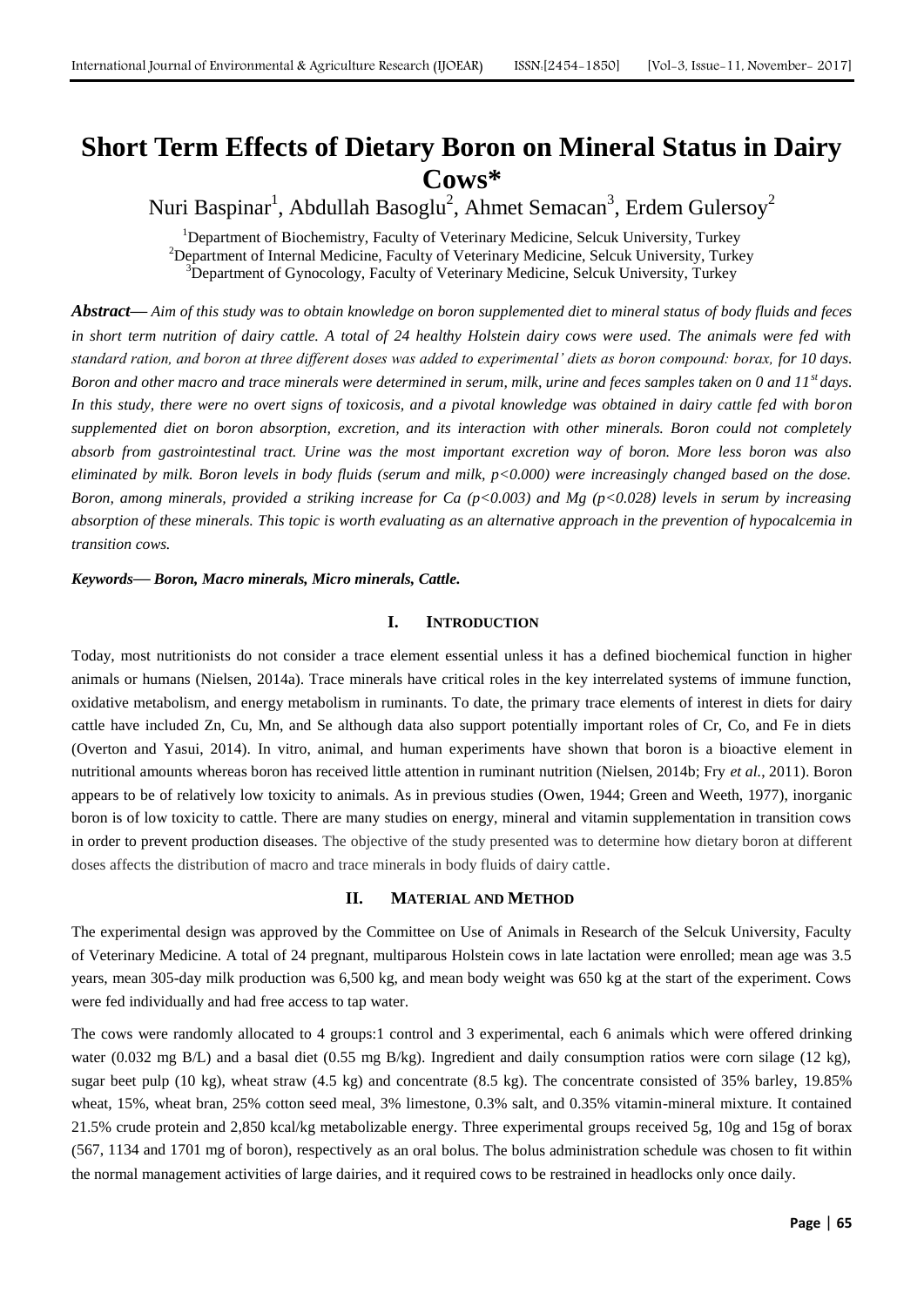Blood, urine, milk and feces samples were collected in just before and after the 10-day period. Blood samples were taken from the coccygeal vein. Serum was harvested within an hour by centrifugation for 15 minutes at 3,000 rpm. All the samples were stored at -20<sup>o</sup>C till analysis. They were analyzed for macro and micro minerals (B, Ca, P, Mg, Na, K, Mo, Mn, Cr, Cu, Fe, Ni, S, Zn) by ICP-AES (VARIAN VISTA AX CCD) using Reference Material 8414 (National Institute of Standards and Technology) on day 0 and day 11<sup>th</sup>. Only boron levels were measured on three consecutive days after dietary boron exposure.

All laboratory data were presented as the mean  $\pm$  SD. Statistical significance between groups' first and last samples was determined with Paired *t* test. One Way Anova Posthoc Tukey was applied for statistical significance between groups' last samples' values. Values of P <0.05 were considered significant. SPSS 21.0 program was used for statistical analyses.

### **III. RESULTS**

All animals appeared healthy during the boron-diet treatment period. Feed and water consumption were unaffected by treatments. There were no overt signs of toxicosis. Increased boron ingestion increased serum, urine, milk and feces boron concentrations (Table 2). The percentage of boron was increased with the 60, 120 and 180 mg of B/kg of diet treatments.

Apart from boron Ca, P, Mg, Na, K, Mo, Mn, Cr, Cu, Fe, Ni, S, Zn concentrations were also measured in all the samples. Compared to the samples in the beginning of the boron exposure, some changes in macro and trace minerals' level at the end of the experiment were as following: for Ca ( $p<0.003$ ) and Mg ( $p<0.028$ ) concentrations significant increases in serum and significant decreases (Ca:  $p<0.001$ , Mg:  $p<0.001$ ) in feces were observed in association with boron intake. This data indicates that boron increases Ca and Mg absorption. The same thing may be expressed for Na mineral, because Na was increased in serum ( $p<0.007$ ) and decreased ( $p<0.000$ ) in feces. It was also decreased in urine. P, K and S concentrations tended to be decreased in serum samples. Ca and K concentrations, and Mg and P concentrations (only in experimental 3) were significantly decreased in milk samples (Tables 3, 4, 5 and 6). Although these changes are outstanding, it seems to be difficult interpreting them properly.

|                                              | раэле ріет і Мартэю |
|----------------------------------------------|---------------------|
| TSBM <sup>f, %</sup>                         | 61,39               |
| $SE-1X$ , Mcal/kg <sup>f</sup>               | 2,78                |
| ME-3X, Mcal/kg <sup>f</sup>                  | 2,12                |
| NEL-3X, Mcal/ $kgf$                          | 1,30                |
| NEL-4X, Mcal/kg <sup>f</sup>                 | 1,22                |
| NEM-3X, Mcal/kg <sup>f</sup>                 | 1,30                |
| NEG-3X, Mcal/kg <sup>f</sup>                 | 0,71                |
| Dry matter, %                                | 60,96               |
| Crude Protein, %                             | 12,82               |
| NDICP, %                                     | 1,36                |
| ADICP, %                                     | 0,70                |
| Crude fat, %                                 | 4,63                |
| NDF, %                                       | 37,31               |
| ADF, %                                       | 23,42               |
| NFC, %                                       | 31,93               |
| Lignin, %                                    | 5,31                |
| Crude ash, %                                 | 13,30               |
| N fraction A, % HP                           | 17,62               |
| N fraction B, % HP                           | 76,94               |
| N fraction C, % HP                           | 5,44                |
| RUP, CP %, %2, (Bypass Protein) <sup>f</sup> | 33,45               |
| RUP, CP%, %4, (Bypass Protein) <sup>f</sup>  | 37,64               |
| RUP Sind, $\frac{9}{6}$ <sup>f</sup>         | 67                  |
| f:calculated by formula                      |                     |

**TABLE 1 BASAL DIET ANALYSIS**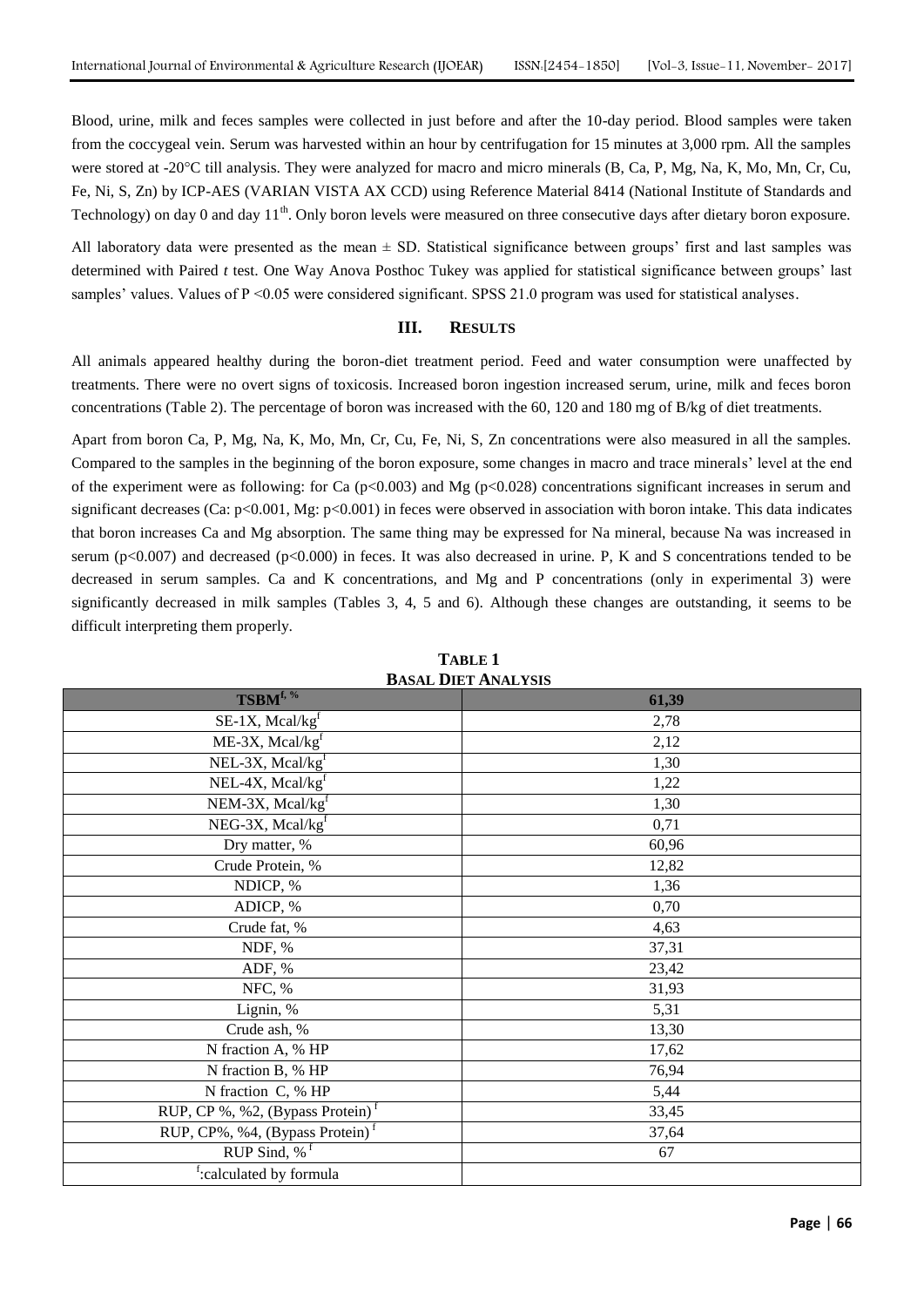**TABLE 2** BORON LEVELS (mg/L).BETWEEN GROUPS' IN THE BEGINNING AND AT THE END OF THE EXPERIMENT

|                       |                                     | <b>Experimental 1</b> |                                         |       |                                                                                         |             | <b>Experimental 2</b>           |                         |                                   | <b>Experimental 3</b> |                                |       |  |
|-----------------------|-------------------------------------|-----------------------|-----------------------------------------|-------|-----------------------------------------------------------------------------------------|-------------|---------------------------------|-------------------------|-----------------------------------|-----------------------|--------------------------------|-------|--|
| <b>Body</b><br>fluids | <b>Beginning</b><br><b>Mean</b> ±SD |                       | End<br><b>Mean</b> ±SD                  |       | <b>Beginning</b><br><b>Mean</b> ±SD                                                     |             | End<br>$Mean \pm SD$            | $\overline{\mathbf{P}}$ | <b>Beginning</b><br>$Mean \pm SD$ |                       | End<br><b>Mean</b> ±SD         | P     |  |
| <b>Serum</b>          | $0.052 \pm 0.033$                   |                       | $0.114 \pm 0.017$ <sup>b</sup><br>0.018 |       | $0.061 \pm 0.025$                                                                       |             | $0.136 \pm 0.064$ <sup>ab</sup> | 0.068                   | $0.08 \pm 0.038$                  |                       | $0.23 \pm 0.080$ <sup>a</sup>  | 0.008 |  |
| <b>Milk</b>           | $0.051 \pm 0.011$                   |                       | $0.131 \pm 0.037$                       | 0.001 | $0.038 \pm 0.012$                                                                       |             | $0.114 \pm 0.021$               | 0.000                   | $0.003 \pm 0.025$                 |                       | $0.089 \pm 0.042$              | 0.001 |  |
| <b>Urine</b>          | $0.689 \pm 0.272$                   |                       | $2,081 \pm 1,543$                       | 0.015 | $0.893 \pm 0.347$                                                                       |             | $2,132 \pm 1,840$               | 0.032                   | $0,494 \pm 0,225$                 |                       | $2,721 \pm 1,034$              | 0.000 |  |
| <b>Feces</b>          | $0.085 \pm 0.021$                   |                       | $0.144 \pm 0.049$ <sup>b</sup>          | 0.014 | $0.086 \pm 0.019$                                                                       |             | $0.155 \pm 0.027$ <sup>b</sup>  | 0.000                   | $0.093 \pm 0.010$                 |                       | $0.208 \pm 0.018$ <sup>a</sup> | 0.000 |  |
|                       |                                     |                       |                                         |       | Percentage rate of boron $(\%)$ between groups' at the end of the experiment $(mg/L)$ . |             |                                 |                         |                                   |                       |                                |       |  |
|                       | <b>Experimental 1</b>               |                       |                                         |       | <b>Experimental 2</b>                                                                   |             |                                 |                         | <b>Experimental 3</b>             |                       |                                |       |  |
| <b>Body</b><br>fluids | <b>Beginnin</b>                     | End                   | <b>Percentage</b>                       |       | <b>Beginning</b>                                                                        | End         |                                 | <b>Percentage</b>       | <b>Beginnin</b>                   | End                   | <b>Percentage</b>              |       |  |
|                       | g Mean                              | <b>Mean</b>           | rate $\%$                               |       | <b>Mean</b>                                                                             | <b>Mean</b> |                                 | rate $\%$               | g Mean                            | <b>Mean</b>           | rate %                         |       |  |
| <b>Serum</b>          | 0.052                               | 0.105                 |                                         | 101.9 | 0.061                                                                                   | $0.136^b$   |                                 | 121.8                   | 0.07                              | 0.214                 | 202.1                          |       |  |
| <b>Milk</b>           | 0.051                               | 0.131                 |                                         | 161,2 | 0.038                                                                                   | 0.114       |                                 | 184.7                   | 0.003                             | 0.089                 | 206.4                          |       |  |
| <b>Urine</b>          | 0.689                               | 2,681                 |                                         | 276,7 | 0.893                                                                                   | 3,132       |                                 | 286.0                   | 0.494                             | 2.721                 | 450.6                          |       |  |
| Feces                 | 0.085                               | 0.144                 |                                         | 71.4  | 0.086                                                                                   | 0.155       |                                 | 81.9                    | 0.093                             | 0.208 <sup>a</sup>    | 118.2                          |       |  |

*Data are expressed as the mean±SD.*

**TABLE 3**

### MINERAL LEVELS (PPM) IN SERUM SAMPLES IN THE BEGINNING AND AT THE END OF THE EXPERIMENT

|                 |                   | <b>Experimental 1</b>           |       |                   | <b>Experimental 2</b>          |       | <b>Experimental 3</b> |                                 |       |  |
|-----------------|-------------------|---------------------------------|-------|-------------------|--------------------------------|-------|-----------------------|---------------------------------|-------|--|
| <b>Minerals</b> | <b>Beginning</b>  | End                             | P     | <b>Beginning</b>  | End                            | P     | <b>Beginning</b>      | End                             | P     |  |
|                 | <b>Mean</b> ±SD   | <b>Mean</b> ±SD                 |       | <b>Mean</b> ±SD   | $Mean \pm SD$                  |       | $Mean \pm SD$         | <b>Mean</b> ±SD                 |       |  |
| Co              | $0.000 \pm 0.000$ | $0.005 \pm 0.002$               | 0.008 | $0.000 \pm 0.000$ | $0.005 \pm 0.004$              | 0.014 | $0.000 \pm 0.000$     | $0.004 \pm 0.003$               | 0.024 |  |
| Mo              | $0.001 \pm 0.001$ | $0.002 \pm 0.001$               | 0.233 | $0.001 \pm 0.001$ | $0.002 \pm 0.002$              | 0.683 | $0.002 \pm 0.001$     | $0.002 \pm 0.002$               | 0.960 |  |
| Ca              | $5.751 \pm 1.372$ | $13.810 \pm 1.700$ <sup>a</sup> | 0.013 | $6.991 \pm 2.626$ | $13.525 \pm 1.556^a$           | 0.003 | $8.205 \pm 3.904$     | $18.859 \pm 2.787$ <sup>a</sup> | 0.003 |  |
| $\mathbf{C}$ r  | $0.000 \pm 0.000$ | $0.003 \pm 0.001$ <sup>a</sup>  | 0.000 | $0.000 \pm 0.000$ | $0.003 \pm 0.002$ <sup>a</sup> | 0.002 | $0.000 \pm 0.000$     | $0.003 \pm 0.001$ <sup>a</sup>  | 0.002 |  |
| Cu              | $0.033 \pm 0.023$ | $0.031 \pm 0.011$               | 0.832 | $0.036 \pm 0.016$ | $0.025 \pm 0.007$              | 0.164 | $0.040 \pm 0.019$     | $0.042 \pm 0.013$               | 0.591 |  |
| Fe              | $0.225 \pm 0.181$ | $0.116 \pm 0.034$               | 0.228 | $0.147 \pm 0.048$ | $0.098 \pm 0.044$              | 0.139 | $0.139 \pm 0.011$     | $0.122 \pm 0.038$               | 0.264 |  |
| K               | $12.91 \pm 11.53$ | $12.43 \pm 3.18$                | 0.930 | $19.68 \pm 8.55$  | $11.62 \pm 4.93^a$             | 0.131 | $22.60 \pm 10.48$     | $19.26 \pm 6.87$                | 0.412 |  |
| Mg              | $1.116 \pm 1.168$ | $1.867 \pm .433$ <sup>a</sup>   | 0.245 | $1.581 \pm .812$  | $1.742 \pm 0.557$              | 0.739 | $1.815 \pm 1.099$     | $2.992 \pm 1.105$ <sup>b</sup>  | 0.028 |  |
| Mn              | $0.002 \pm 0.002$ | $0.000 \pm 0.000$               | 0.072 | $0.001 \pm 0.000$ | $0.000 \pm 0.000$              | 0.000 | $0.000 \pm 0.000$     | $0.000 \pm 0.000$               | 0.005 |  |
| Na              | $71.43 \pm 23.01$ | $109.84 \pm 8.29$ <sup>a</sup>  | 0.022 | $82.34 \pm 19.91$ | $107.40 \pm 12.06^a$           | 0.053 | $84.79 \pm 12.49$     | $124.57 \pm 14.70^a$            | 0.007 |  |
| Ni              | $0.000 \pm 0.000$ | $0.005 \pm 0.002$               | 0.013 | $0.000 \pm 0.000$ | $0.005 \pm 0.003$              | 0.002 | $0.000 \pm 0.000$     | $0.005 \pm 0.002$               | 0.006 |  |
| P               | $6.998 \pm 6.212$ | $6.530 \pm 1.708$               | 0.865 | $8.918 \pm 3.684$ | $6.205 \pm 2.661$              | 0.249 | $11.374 \pm 6.014$    | $10.978 \pm 4.596$              | 0.855 |  |
| S               | 55.454±40.016     | 48.310±13.113                   | 0.697 | 68.891±24.963     | 47.461±15.207                  | 0.174 | 84.572±37.287         | 73.812±23.209                   | 0.419 |  |
| Zn              | $0.042 \pm 0.038$ | $0.056 \pm 0.021$               | 0.436 | $0.063 \pm 0.037$ | $0.050 \pm 0.024$              | 0.488 | $0.0631 \pm 0.034$    | $0.114 \pm 0.040$               | 0.115 |  |

*Data are expressed as the mean±SD*

**TABLE 4**

## **MINERAL LEVELS (PPM) IN URINE SAMPLES IN THE BEGINNING AND AT THE END OF THE EXPERIMENT.**

|                 |                                   | <b>Experimental 1</b>            |       |                                     | <b>Experimental 2</b>            | <b>Experimental 3</b> |                                     |                                 |       |
|-----------------|-----------------------------------|----------------------------------|-------|-------------------------------------|----------------------------------|-----------------------|-------------------------------------|---------------------------------|-------|
| <b>Minerals</b> | <b>Beginning</b><br>$Mean \pm SD$ | End<br>$Mean \pm SD$             | P     | <b>Beginning</b><br><b>Mean</b> ±SD | End<br><b>Mean</b> ±SD           | P                     | <b>Beginning</b><br><b>Mean</b> ±SD | End<br><b>Mean</b> ±SD          | P     |
| Co              | $0.000 \pm 0.000$                 | $0.005 \pm 0.002$                | 0.001 | $0.000 \pm 0.000$                   | $0.007 \pm 0.003$                | 0.003                 | $0.000 \pm 0.000$                   | $0.005 \pm 0.003$               | 0.001 |
| Mo              | $0.002 \pm 0.001$                 | $0.004 \pm 0.004$ <sup>ab</sup>  | 0.264 | $0.001 \pm 0.001$                   | $0.009 \pm 0.006$ <sup>a</sup>   | 0.022                 | $0.002 \pm 0.001$                   | $0.003 \pm 0.002^b$             | 0.312 |
| Ca              | $4.498 \pm 5.136$                 | $10.294 \pm .903^a$              | 0.020 | $5.210 \pm 5.649$                   | $12.173 \pm 3.021$ <sup>a</sup>  | 0.022                 | $1.716 \pm 0.967$                   | $10.939 \pm 1.988$ <sup>a</sup> | 0.000 |
| $\mathbf{C}$ r  | $0.000 \pm 0.000$                 | $0.003 \pm 0.001^a$              | 0.000 | $0.000 \pm 0.000$                   | $0.003 \pm 0.001$ <sup>a</sup>   | 0.000                 | $0.000 \pm 0.000$                   | $0.002 \pm 0.001$ <sup>b</sup>  | 0.002 |
| <b>Cu</b>       | $0.002 \pm 0.005$                 | $0.000 \pm 0.000$                | 0.291 | $0.001 \pm 0.001$                   | $0.000 \pm 0.000$                | 0.048                 | $0.002 \pm 0.003$                   | $0.000 \pm 0.000$               | 0.039 |
| Fe              | $0.025 \pm 0.020$                 | $0.070 \pm 0.046$                | 0.076 | $0.0321 \pm 0.008$                  | $0.083 \pm 0.055$                | 0.083                 | $0.083 \pm 0.130$                   | $0.049 \pm 0.022$               | 0.413 |
| K               | 188.38±88.56                      | $155.51 \pm 62.50^a$             | 0.377 | $247.51 \pm 85.5$                   | $184.41 \pm 77.89$ <sup>a</sup>  | 0.201                 | $116.12 \pm 50.42$                  | $106.87 \pm 48.52^{\circ}$      | 0.095 |
| Mg              | $21.374 \pm 10.632$               | $27.069 \pm 19.618$ <sup>a</sup> | 0.494 | $30.182 \pm 13.290$                 | 32.042±17.395                    | 0.853                 | $15.630\pm7.598$                    | $23.362 \pm 7.327$ <sup>a</sup> | 0.055 |
| Mn              | $0.000 \pm 0.000$                 | $0.000 \pm 0.000$                | 0.000 | $0.001 \pm 0.001$                   | $0.000 \pm 0.000$                | 0.012                 | $0.005 \pm 0.007$                   | $0.000 \pm 0.000$               | 0.090 |
| Na              | $4.584 \pm 5.240$                 | $15.56 \pm 15.214$ <sup>a</sup>  | 0.105 | 14.826±12.229                       | $17.190 \pm 7.652$ <sup>a</sup>  | 0.167                 | $6.647 \pm 6.057$                   | $18.680\pm33.566^b$             | 0.324 |
| Ni              | $0.000 \pm 0.000$                 | $0.007 \pm 0.003$                | 0.001 | $0.000 \pm 0.000$                   | $0.004 \pm 0.002$                | 0.005                 | $0.000 \pm 0.000$                   | $0.005 \pm 0.002$               | 0.000 |
| P               | $0.352 \pm 0.122$                 | $0.336 \pm 0.210$                | 0.847 | $0.481 \pm 0.119$                   | $0.456 \pm 0.264$                | 0.793                 | $0.333 \pm 0.134$                   | $0.428 \pm 0.300$               | 0.453 |
| S               | 14.399±6.76                       | $25.200 \pm 15.074$ <sup>a</sup> | 0.067 | 19.045±6.047                        | $36.810 \pm 28.097$ <sup>a</sup> | 0.232                 | $9.296 \pm 3.913$                   | $24.523 \pm 8.859$ <sup>a</sup> | 0.001 |
| Zn              | $0.000 \pm 0.000$                 | $0.007 \pm 0.007$                | 0.029 | $0.007 \pm 0.013$                   | $0.016 \pm 0.011$                | 0.179                 | $0.047 \pm 0.084$                   | $0.039 \pm 0.042$               | 0.796 |

*Data are expressed as the mean±SD.*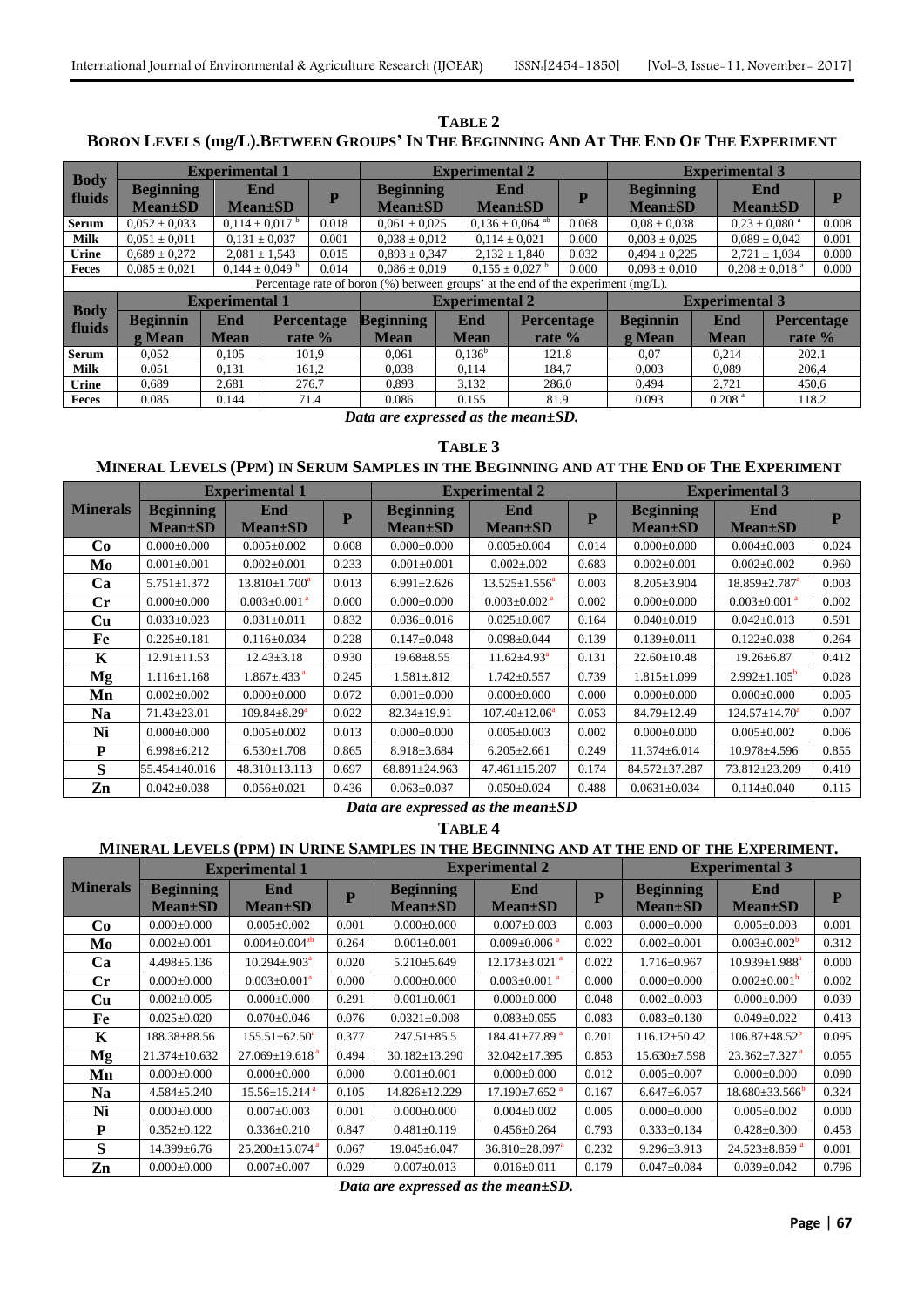**TABLE 5 MINERAL LEVELS (PPM) IN MILK SAMPLES IN THE BEGINNING AND AT THE END OF THE EXPERIMENT.**

| <b>Mine</b> |                                     | <b>Experimental 1</b>           |                         |                                     | <b>Experimental 2</b>           |       | <b>Experimental 3</b>               |                                |       |  |
|-------------|-------------------------------------|---------------------------------|-------------------------|-------------------------------------|---------------------------------|-------|-------------------------------------|--------------------------------|-------|--|
| rals        | <b>Beginning</b><br><b>Mean</b> ±SD | End<br><b>Mean</b> ±SD          | $\overline{\mathbf{P}}$ | <b>Beginning</b><br><b>Mean</b> ±SD | End<br>$Mean \pm SD$            | P     | <b>Beginning</b><br><b>Mean</b> ±SD | End<br><b>Mean</b> ±SD         | P     |  |
| Co          | $0.000 \pm 0.000$                   | $0.005 \pm 0.002$               | 0.000                   | $0.000 \pm 0.000$                   | $0.005 \pm 0.002$               | 0.000 | $0.000 \pm 0.000$                   | $0.006 \pm 0.001$              | 0.000 |  |
| Mo          | $0.003 \pm 0.001$                   | $0.002 \pm 0.001$               | 0.014                   | $0.002 \pm 0.001$                   | $0.003 \pm 0.001$               | 0.438 | $0.003 \pm 0.001$                   | $0.002 \pm 0.002$              | 0.512 |  |
| Ca          | $27.323 \pm 4.443$                  | $26.156 \pm 8.266$              | 0.739                   | $37.580 \pm 14.53$                  | $29.804 \pm 9.546$ <sup>a</sup> | 0.229 | 55.575±16.500                       | $25.502 \pm 5.692^{\circ}$     | 0.001 |  |
| Сr          | $0.003 \pm 0.001$                   | $0.006 \pm 0.002$ <sup>a</sup>  | 0.001                   | $0.003 \pm 0.001$                   | $0.006 \pm 0.001$ <sup>a</sup>  | 0.003 | $0.004 \pm 0.002$                   | $0.006 \pm 0.002$              | 0.011 |  |
| Cu          | $0.022 \pm 0.003$                   | $0.028 \pm 0.007$               | 0.084                   | $0.021 \pm 0.004$                   | $0.031 \pm 0.009$               | 0.039 | $0.025 \pm 0.009$                   | $0.022 \pm 0.003$              | 0.369 |  |
| Fe          | $0.195 \pm 0.022$                   | $0.298 \pm 0.066$ <sup>ab</sup> | 0.005                   | $0.220 \pm 0.102$                   | $0.346 \pm 0.081$ <sup>a</sup>  | 0.004 | $0.224 \pm 0.057$                   | $0.254 \pm 0.059$              | 0.274 |  |
| K           | 48.096±14.91                        | $39.034 \pm 17.514^a$           | 0.309                   | $60.171 \pm 18.19$                  | $49.086 \pm 14.540^a$           | 0.266 | 92.119±27.64                        | $36.795 \pm 12.61^{\circ}$     | 0.001 |  |
| Mg          | $2.468 \pm 0.562$                   | $2.667 \pm 1.133$               | 0.673                   | $3.579 \pm 1.584$                   | $3.462 \pm 1.444$               | 0.885 | $4.960 \pm 1.306$                   | $2.648 \pm .908$ <sup>a</sup>  | 0.001 |  |
| Mn          | $0.002 \pm 0.001$                   | $0.000 \pm 0.000$               | 0.000                   | $0.012 \pm 0.020$                   | $0.000 \pm 0.000$               | 0.140 | $0.004 \pm 0.002$                   | $0.001 \pm 0.002$              | 0.032 |  |
| <b>Na</b>   | 12.955±4.241                        | $12.303 \pm 7.286$              | 0.839                   | $16.785 \pm 8.310$                  | $15.631 \pm 5.349$              | 0.764 | $19.754 \pm 3.146$                  | 11.166±4.382                   | 0.004 |  |
| Ni          | $0.000 \pm 0.001$                   | $0.007 \pm 0.003$               | 0.000                   | $0.003 \pm 0.002$                   | $0.014 \pm 0.014$               | 0.058 | $0.003 \pm 0.002$                   | $0.014 \pm 0.015$              | 0.157 |  |
| P           | $19.110\pm4.033$                    | 18.179±8.396                    | 0.773                   | 24.149±8.525                        | 23.327±10.249                   | 0.872 | 36.206±9.626                        | $16.834 \pm 6.500^a$           | 0.001 |  |
| S           | $7.427 \pm 1.558$                   | $7.878 \pm 3.208$               | 0.753                   | $9.207 \pm 2.959$                   | $9.649 \pm 2.555$               | 0.751 | 12.184±2.836                        | $7.437 \pm 2.483$ <sup>a</sup> | 0.004 |  |
| Zn          | $0.114 \pm 0.015$                   | $0.129 \pm 0.033$               | 0.336                   | $0.148 \pm 0.055$                   | $0.146 \pm 0.044$               | 0.948 | $0.198 \pm 0.062$                   | $0.184 \pm 0.137$              | 0.715 |  |

*Data are expressed as the mean±SD*

**TABLE 6 MINERAL LEVELS (PPM) IN** *FECES SAMPLES* **IN THE BEGINNING AND AT THE END OF THE EXPERIMENT**

|                 |                                     | <b>Experimental 1</b>            |       |                                   | <b>Experimental 2</b>            | <b>Experimental 3</b> |                                     |                                 |       |
|-----------------|-------------------------------------|----------------------------------|-------|-----------------------------------|----------------------------------|-----------------------|-------------------------------------|---------------------------------|-------|
| <b>Minerals</b> | <b>Beginning</b><br><b>Mean</b> ±SD | End<br><b>Mean</b> ±SD           | p     | <b>Beginning</b><br>$Mean \pm SD$ | End<br><b>Mean</b> ±SD           | p                     | <b>Beginning</b><br><b>Mean</b> ±SD | End<br><b>Mean</b> ±SD          | p     |
| Co              | $0.000 \pm 0.000$                   | $0.005 \pm 0.002^{\text{at}}$    | 0.000 | $0.000 \pm 0.000$                 | $0.003 \pm 0.002$                | 0.007                 | $0.000 \pm 0.000$                   | $0.005 \pm 0.002$ <sup>ab</sup> | 0.000 |
| Mo              | $0.005 \pm 0.001$                   | $0.005 \pm 0.001$                | 0.656 | $0.005 \pm 0.002$                 | $0.006 \pm 0.002$                | 0.508                 | $0.006 \pm 0.001$                   | $0.007 + 0.003$                 | 0.266 |
| Ca              | $103.35 \pm 18.35$                  | $54.456 \pm 17.27$ <sup>a</sup>  | 0.001 | $107.18 \pm 25.5$                 | $48.285 \pm 10.092$ <sup>a</sup> | 0.000                 | 114.74±12.77                        | $71.58 \pm 27.65^a$             | 0.010 |
| $C_{r}$         | $0.010\pm0.007$                     | $0.012 \pm 0.002$                | 0.445 | $0.008 \pm 0.0037$                | $0.013 \pm 0.003$                | 0.000                 | $0.007 \pm 0.002$                   | $0.017 \pm 0.007$               | 0.008 |
| <b>Cu</b>       | $0.069 \pm 0.010$                   | $0.074 \pm 0.012$                | 0.465 | $0.069 \pm 0.0095$                | $0.069 \pm 0.016$                | 0.901                 | $0.077 \pm 0.011$                   | $0.080 \pm 0.022$               | 0.705 |
| Fe              | $2.156 \pm 0.323$                   | $2.316 \pm 0.689$                | 0.544 | $2.219 \pm .433$                  | $2.143 \pm 0.558$                | 0.573                 | 2.349±0.394                         | $3.142 \pm 1.008$               | 0.097 |
| K               | $4.465 \pm 2.311$                   | 14.155±7.141                     | 0.001 | $6.584 \pm 1.938$                 | 12.361±4.925                     | 0.008                 | $7.566 \pm 2.101$                   | 9.833±4.904                     | 0.243 |
| Mg              | 46.125±3.837                        | $23.859 \pm 7.430$ <sup>ab</sup> | 0.000 | $46.852 \pm 5.839$                | $21.442 \pm 5.152^b$             | 0.000                 | 48.683±3.249                        | $30.768 \pm 4.990^a$            | 0.000 |
| Mn              | $0.233 \pm 0.044$                   | $0.279 \pm 0.102$                | 0.301 | $0.241 \pm 0.536$                 | $0.237 \pm 0.046$                | 0.845                 | $0.270 \pm 0.025$                   | $0.385 \pm 0.154$               | 0.082 |
| <b>Na</b>       | $2.454 \pm 2.077$                   | $4.666 \pm 2.919$                | 0.015 | $7.101 \pm 1.436$                 | $4.615 \pm 3.166$                | 0.069                 | $8.827 \pm 2.831$                   | $3.544 \pm 1.551$               | 0.000 |
| Ni              | $0.017 \pm 0.005$                   | $0.017 \pm 0.007$                | 0.990 | $0.016 \pm 0.004$                 | $0.021 \pm 0.008$                | 0.074                 | $0.018 \pm 0.001$                   | $0.022 \pm 0.007$               | 0.123 |
| P               | $7.430 \pm 1.625$                   | $8.332 \pm 3.834$                | 0.586 | $8.344 \pm 1.892$                 | $7.176 \pm 2.217$                | 0.058                 | $8.145 \pm 1.102$                   | $9.133 \pm 4.308$               | 0.572 |
| S               | $5.784 \pm 0.614$                   | $6.877 \pm 1.529$                | 0.115 | $6.749 \pm 1.913$                 | $6.410 \pm 1.258$                | 0.307                 | $7.313 \pm 1.660$                   | $7.667 \pm 1.905$               | 0.693 |
| Zn              | $0.223 \pm 0.037$                   | $0.286 \pm 0.096$                | 0.127 | $0.244 \pm 0.056$                 | $0.276 \pm 0.063$                | 0.079                 | $0.254 \pm 0.029$                   | $0.356 \pm 0.120$               | 0.064 |

*Data are expressed as the mean±SD*

### **IV. DISCUSSION**

This is the first study evaluating dietary boron supplementation at different doses on body fluid distribution of boron, and other macro and trace minerals.

The biochemical function of boron is still speculative. Lactating cows fed with approximately 620 mg of B/100 kg of body weight/day without toxic effects. Daily intakes of about 765 mg of B/100 kg of body weight (as borax) have deleterious effects (Owen, 1944; Green and Weeth, 1977). The signs of excessive boron ingestion are rather nonspecific (Brook and Boggs 1951). Exposure to large amounts of boron (about 30 g of boric acid) over short periods of time can affect the stomach, intestines, liver, kidney, and brain and can eventually lead to death in humans. Studies of dogs, rats, and mice indicate that the male reproductive organs, especially the testes, are affected if large amounts of boron are ingested for short or long periods of time. The doses that produced these effects in animals are more than 1,800 times higher than the average daily intake of boron in food by adults in the U.S. population (ARSDR, 2010). One outstanding feature in persons is an erythematous skin rash (Polson and Tattersal, 1969). This rash appears to the redness and edema seen in the legs and around the dew claws of cattle (Green and Weeth, 1977). In this presented study here, adverse effects were not seen with daily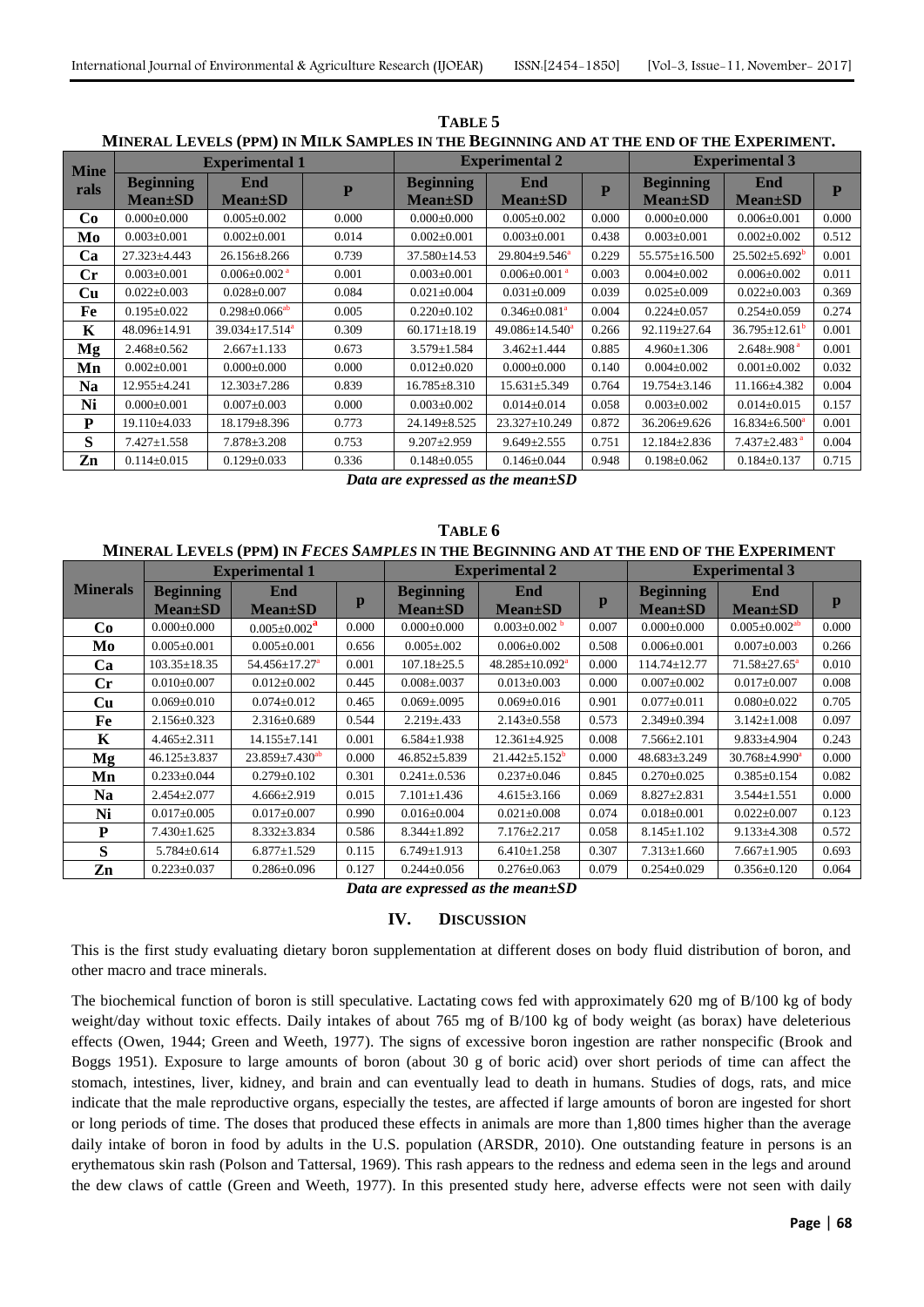intakes of 450, 900 and 1350 mg of boron in these 10 days of boron exposure. In other similar study (Weeth *et al.*, 1981) where beef heifers were given drinking water to which 0, 15, 30, 60 or 120 mg of B/L of water was added for 10 days period, it was found that plasma and urine boron levels were significant increased. Similarly to this, in the present study boron levels increased based on the doses in body fluids. Greatest increase of boron was in urine samples, and lowest in faces samples. Serum and milk boron levels were similar. This indicated dietary boron has been much more eliminated by urine than milk and feces.

Macro and trace minerals are essential components of a feeding program for dairy herds and (Swecker, 2014) have important roles in immune function and may affect health in transition dairy cows (Speer and Weiss, 2008). Deficiencies of calcium, phosphorus, and magnesium result in improper skeletal formation. Deficiencies in other macro minerals (e.g., sodium, chloride, potassium) and trace minerals (e.g., copper, zinc, manganese, cobalt, iron) cause biochemical dysfunctions that lead to inefficient metabolism and growth (Smith, 2015).

Boron seems to affect the metabolism of P as well as Ca in animal and human models (Hunt, 1988). A significant change in serum Zn concentration was reported by Kurtoğlu *et al*. (2005) when chicks were given 5 mg/kg boron. Chromium levels' increases in serum and urine samples, and sulfur levels' increases in only urine samples at the end of the experiment became outstanding in the present study. Studies indicated that Cr supplementation may affect health and immune response in ruminants (Spears, 2000). In our previous study (Basoglu *et al.*, 2010), boron (in solution of 1%) 10, 30 and 50 mg/kg body weight/day, given to rabbits by oral gavage at 96 h interval for 7 months, any changes were not observed in serum Ca, P, Mg, Na, K and Cl levels. Dietary combination with boron and phytase did not create a synergism with regard to growth performance and bioavailability of the minerals (Cinat *et al.*, 2015). Boron affects blood P and Mg in humans; serum P concentrations are lower in boron-supplemented subjects than in subjects receiving placebos, and are lower at the end of the study period than during baseline analysis (Meacham *et al.*, 1994).

Effective transition management requires an integrated approach to nutritional and environmental management to provide cows with freedom from rumen disruption, mineral deficiencies, immunosuppression, disorders of lipid metabolism, and other forms of stress (eg, toxic feeds, social disruption) (Sundram, 2015). Clinical milk fever is one of the most recognized diseases of dairy cattle (Oetzel, 2013). Hypocalcaemia around calving is a risk factor for many of these diseases and is an indirect risk factor for increased culling (Goff, 2014). The incidence of clinical hypocalcaemia (milk fever) in the field generally ranges from 0–10%, but may exceed 25% of cows calving (DeGaris and Lean, 2008). In the present study, boron could not be completely absorbed, a part of dietary boron was eliminated by feces. While Ca and Mg levels decreased in feces, their levels in serum increased, associated with boron intake.

### **V. CONCLUSION**

Boron increases Ca and Mg absorption. This topic is worth evaluating as an alternative approach in the prevention of hypocalcemia in transition cows.

### **ACKNOWLEDGEMENTS**

This preliminary work was financially supported by TUBITAK (Scientific and Technological Research Council of Turkey, Project No: 213O181)

#### **REFERENCES**

- [1] ATSDR (Agency for Toxic Substances and Disease Registry). 2010. Toxicological profile for boron. U:S. Department of Health and Human Services.
- [2] Basoglu, A., Baspinar, N., Ozturk, S.A., and Akalin, P.P., 2010. Effects of boron administration on hepatic steatosis, hematological and biochemical profiles in obese rabbits. Trace Elements and Electrolytes, 27:225-231.
- [3] Brooke, C. and Boggs, T., 1951. [Boric-acid poisoning; report of a case and review of the literature.](http://www.ncbi.nlm.nih.gov/pubmed/14867801) AMA Am J Dis Child, 82:465-72.
- [4] Cinar, M., Kucukyilmaz, K., Bozkurt, M., Catli, A.U., Bintaş, E., et al., 2015. [Effects of dietary boron and phytase supplementation](http://www.ncbi.nlm.nih.gov/pubmed/26238731)  [on growth performance and mineral profile of broiler chickens fed on diets adequate or deficient in calcium and phosphorus.](http://www.ncbi.nlm.nih.gov/pubmed/26238731) Br Poult Sci, 56:576-589.
- [5] DeGaris, P.J. and Lean I.J., 2008. [Milk fever in dairy cows: a review of pathophysiology and control principles.](http://www.ncbi.nlm.nih.gov/pubmed/18329301) Vet J, 176:58-69.
- [6] Fry, R.S., Brown, T.T. Jr, Lloyd, K.E., Hansen S.L., Legleiter, L.R., et al., 2011. Effect of dietary boron [on physiological responses in](http://www.ncbi.nlm.nih.gov/pubmed/20493506)  [growing steers inoculated with bovine herpesvirus type-1.](http://www.ncbi.nlm.nih.gov/pubmed/20493506) Res Vet Sci, 90:78-83.
- [7] Goff, J.P[. 2014. Calcium and magnesium disorders.](http://www.sciencedirect.com/science/article/pii/S0749072014000309) Vet Clin North Am Food Anim Pract, 30:359–381.
- [8] Green, G.H. and Weeth, H.J., 1977. [Responses of heifers ingesting boron in water.](http://www.ncbi.nlm.nih.gov/pubmed/924908) J Anim Sci, 45:812-818.